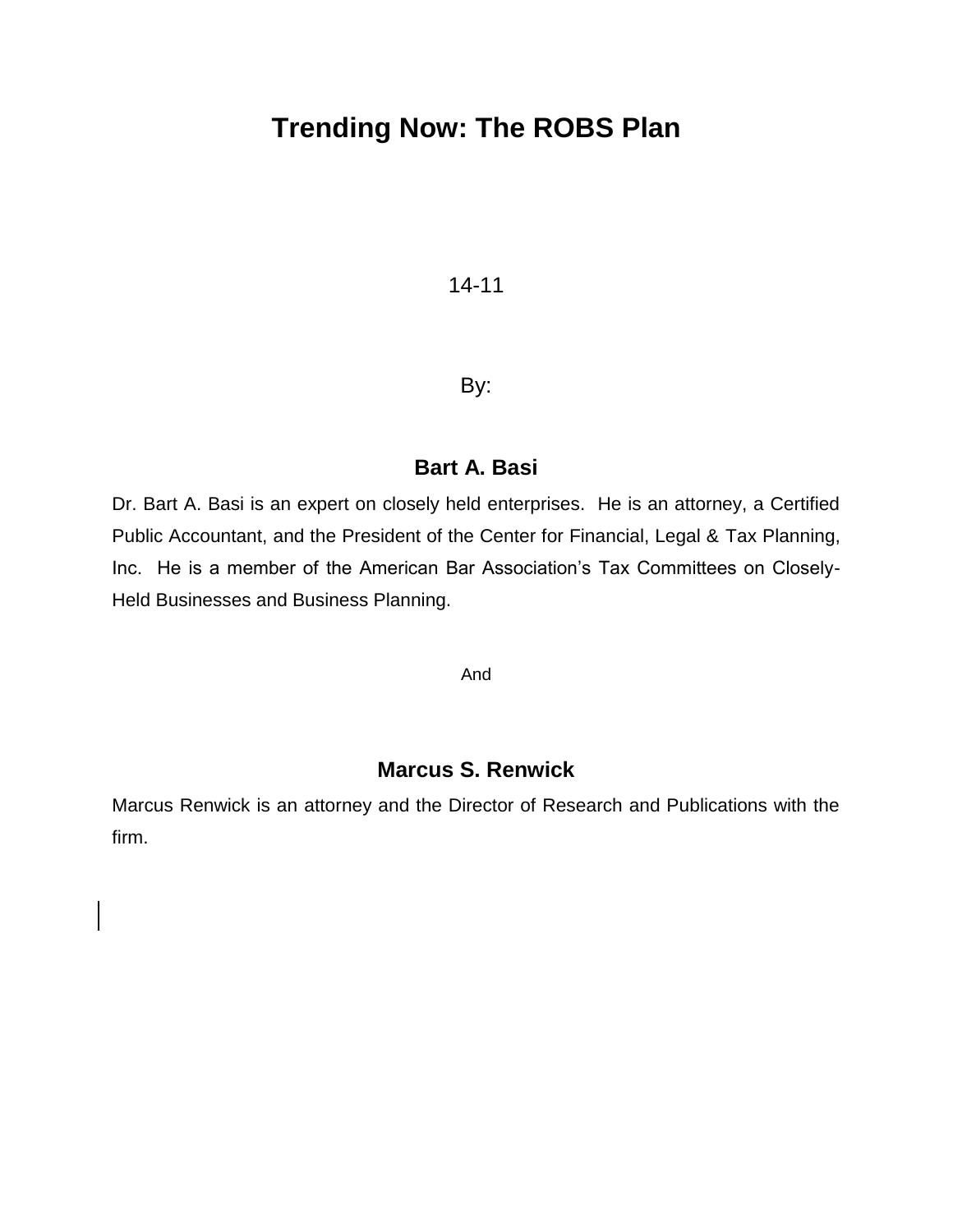#### **Introduction**

Many people dream of owning their own business. They see setting their own hours, getting the deal, making cases of money, and early retirement in their future. Other people (the realistic people) attach a time frame to it and make it happen. They realize that if they are to succeed, "setting their own hours" will involve working until midnight.To them, they know that "making money by the case load" will also mean paying out an even bigger case of money. Quite simply, they realize this is going to require hard work, money, and a lot of it to start a business.

From legal fees, to purchasing equipment, to leasing a building, it all takes capital to do so. There are all kinds of methods to get the necessary funds. People will turn to their home equity, friends, and even credit cards to get them going. There is also another way of funding under what is known as the Rollovers as Business Start-Ups or ROBS plan. Many people have never heard of this. The first business funded with a ROBS plan was done successfully in 1983 by a full service retirement plan design firm named Benetrends, Incorporated.Since 1983 tens of thousands of entrepreneurs have used this program successfully to start, acquire or grow their business.

#### **The ROBS Plan**

The name is derived from the Internal Revenue Service program known as, "rollovers as business start-ups", which began in December of 2009 and ended in September of 2011.The acronym of "ROBS" is not coincidental given the former light the IRS cast these programs. Under the ROBS plan, individuals can utilize money from their retirement plans in order to aide them in starting a business. It is not a loan, it is **not aprohibited transaction** when properly structured and maintained by professionals through a company retirement plan and not as an investment directly from an Individual Retirement Account (IRA) into one"s business.The transaction itself is actually more synonymous with an ordinary investment any qualified retirement account would get into.Instead of one investing in mutual funds or other securities, the entrepreneur may invest part or all of their funds from many types of retirement funds from a 401(k), 403(b), IRA, TSP and several other qualified retirement plans into the stock of their own business (Roth IRA, Non-Spousal Inherited retirement funds, and some other types of plans may be prohibited, annuities sometimes may have smaller early withdrawal fees). Legitimate investments for an IRA for instance might include land, buildings, publicly trade stocks, bonds, currencies, and even collectibles such as gold, silver, art, ancient publications and the like.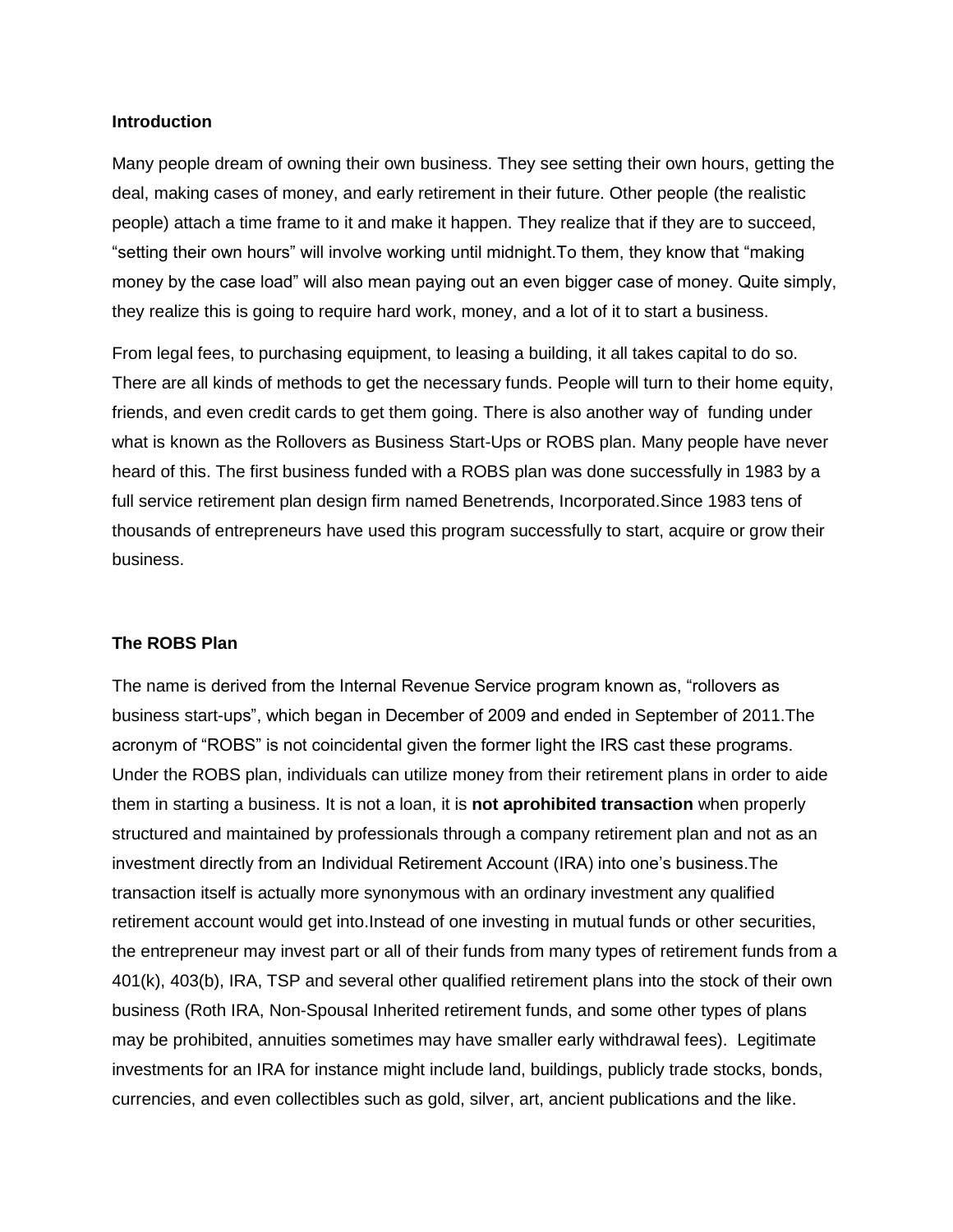However, regulatory statutes prohibit investing from an IRA directly into a business where the owner will have a majority ownership interest or receive a salary. With a ROBS plan, the retirement funds within a "company" retirement plan can be used to invest into a business of which the owner can operate and receive compensation.

#### **IRS Alert Memorandum**

Late in 2008 the IRS had noted a significant rise in compliance related issues and issued an IRS alert memorandum in October of 2008 noting several compliance concerns. For almost twenty five years this resource was available to the marketplace and there were no significant compliance issues when these programs and plans were being established by full service retirement design firms.This suggests that all plan providers may not offer the same type of plans or may provide lower levels of ongoing expertise and limited advisory services.

#### **What changed?**

Between early 2000 and 2008 the industry saw the entry of numerous financial and funding firms (often these were NOT experienced full service retirement plan design firms). They often offered similar, more simple but usually not the same exact vehicles offered by existing providers. These plans were often standard document plans and as such lowered the cost for the provider to offer (but often not a lower cost to the clients) and technically provided a way to simply fund a business. These firms often only offered one type of plan or hybrid plan… most offered a relatively simple 401(k) or 401(k)/Profit Sharing Plan hybrid designed to fund the business. While these simpler, lower cost plans allowed people to legally access their retirement funds they may not be the best fit long term for a small business or provide the best protection from the double taxation risks in a C corporation.

These types of plans have garnered the nickname of "401(k) mousetraps" or tax-traps. The cheese, in this case,refers to access to retirement funds tax deferred, penalty and debt free but often provides limited protection from the potential increased taxation traps as profits rise and subject the client to potential double taxation and are not often recommended for many start up or smaller businesses. In addition, while 401(k) were designed to primarily benefit the employee… customized plans can often better benefit the employer by reducing significant administrative work and hidden costs. Furthermore, customized plans can help avoid payroll taxes associated with 401(k)s potentially resulting in very significant loss in long term wealth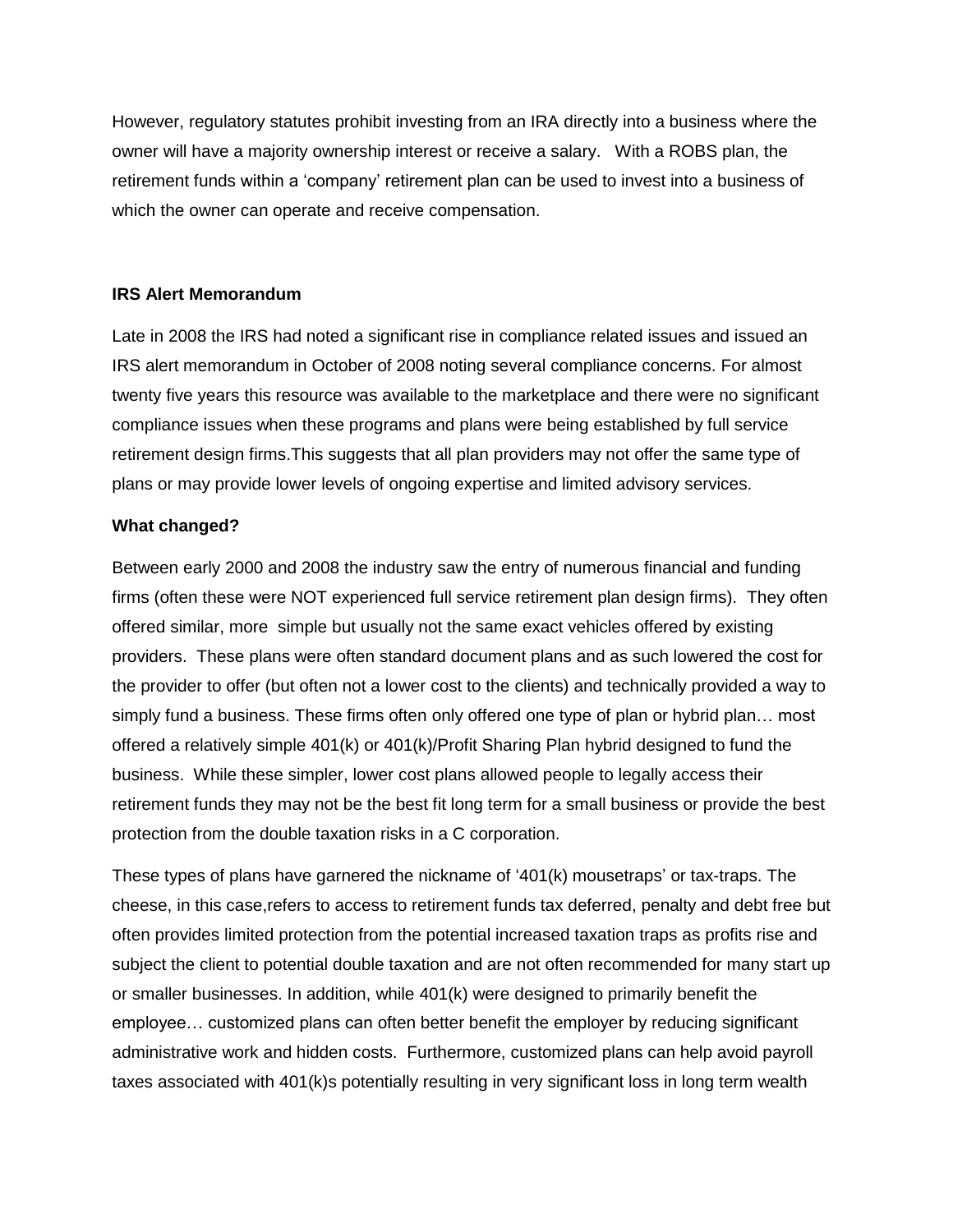accumulation and protection. Finally, custom full service design firms can often adapt or design plans that can provide tens and even hundreds of thousands of dollars "annually" in profit and tax protection allowing one to accumulate, accelerate and protect much more pretax wealth.

Hybrid 401(k) plans are often less costly to initially implement but may be significantly more costly for the plan holder or business owner years down the road. In some cases, a 401(k) may actually make sense. Having a firm that offer a variety of options that can better discuss different options makes a lot of sense.

An important distinction is that a full service design firm also offers this simple type of 401(k) plans and hybrid options but provide other options as your business grows and your revenue, profitability and personal needs change. Rather than simply focusing on "funding" your business, a design firm can often provide more options to help you build a profitable and successful business, protect wealth and strategically plan for your future exit from the business.

#### **Not as Easy As It Sounds!**

Prohibited transactions (in qualified plans) generally include the following transactions:

- 1. A disqualified person"s transfer of plan income or assets to, or use of them by or for his or her direct benefit. An exemption occurs when this is used in the normal course of business for a corporation (ROBS require a C corporation structure)
- 2. A fiduciary"s act by which he or she deals with plan income or assets in his or her own interest
- 3. A fiduciary"s receipt of consideration for his or her own account in a transaction that involves plan income or assets from any party dealing with the plan
- 4. A transaction occurring strictly for investment purposes and not to fund a business providing a good or service
- 5. Any of the following acts between the plan and a disqualified person:

o Selling, exchanging, or leasing property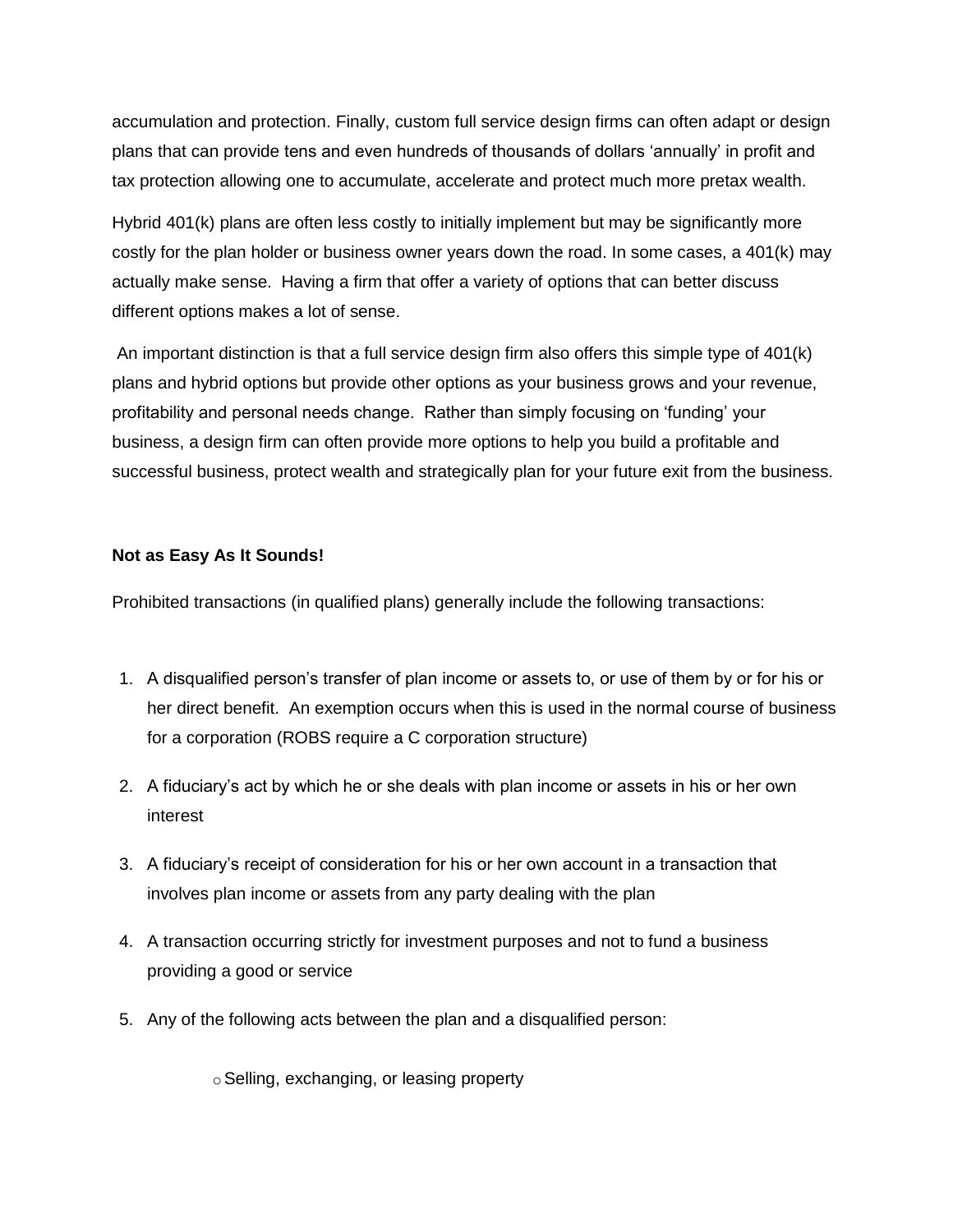oLending money or extending credit

oFurnishing goods, services or facilities

Thank you Internal Revenue Service! You can now see why the IRS used the acronym ROBS. Unfortunately, in the past, the IRS suspected abusive transactions and adopted a wait and see approach. Unfortunately, when the IRS takes a wait and see approach, it is synonymous to a cat crouching down and not blinking while staring at a single object. (You get the picture!)

### **Unfortunately!**

The ROBS plans are still in the cross hairs of the IRS. While the IRS has recognized the set up of these plans as legal, a primary concern continues to be ongoing "operational compliance" and in light of past and continuing compliance problem, it becomes imperative to use experience firms with decades of expertise illustrated by

- 1. A large number of routine audits that have resulted in no change orders (it can often take 6-8 years for an audit to occur)
- 2. A complete complement of in-house certified experts
- 3. Firms that provide audit protection
- 4. Firms that guarantee their work from fines, penalties and interest charges..

The use of ROBS plan do not justify investing in any business. As with any investment a prudent investor should fully research the potential success and return of any investment. Small studies have been done and have identified that many of these start-ups utilizing ROBS plans are failing or near failure. However, this is often the case with any start-up (Remember the starry-eyed mentioned in the first paragraph?). Many are finding that having a debt free or reduce debt form of funding can actually increase their potential for success.

It is likely that more rules are coming with regard to the ROBS plans to better protect consumers and they will continue to face scrutiny from the IRS. Additionally many promoters are able to get favorable determination letters, but don"t follow through with the entire project or provide adequate ongoing operational counsel. This gains the ire of the IRS!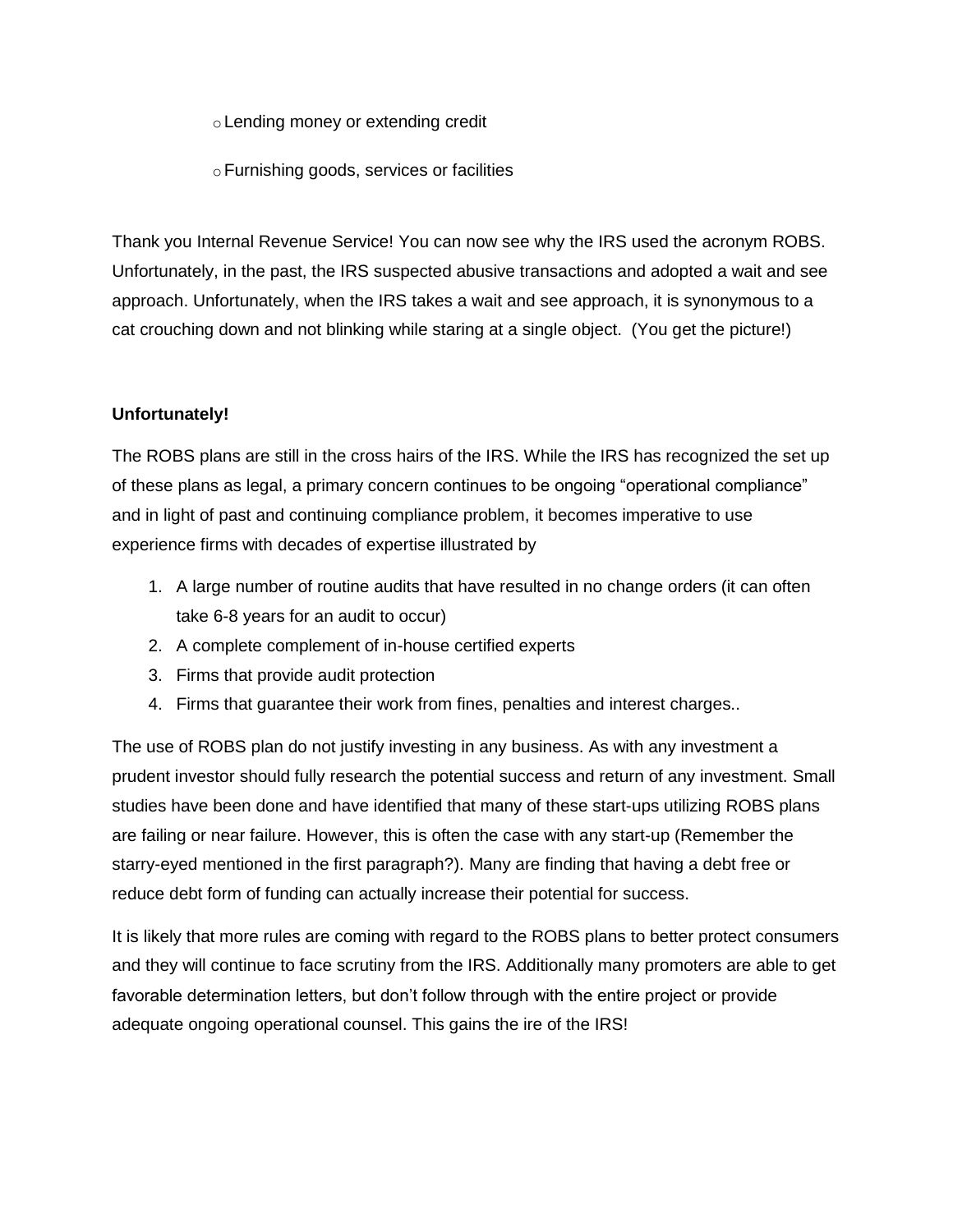#### **Fortunately!**

The IRS has issued thousands of determination letters or DLs to business owners regarding ROBS plans that they now utilize in their businesses as capital. Many individuals have utilized ROBS plans to purchase franchise operations, others their own independent click, brick and mortar businesses. The better thing is that the IRS has respect for the ROBS plan now as opposed to when they first came on IRS radar. Benetrends, Inc. is the company that discovered the legal pathway to enable entrepreneurs to access their retirement funds in 1983 and is the tenured and respected expert in the industry. While I do not endorse companies such as Benetrends directly, I will say that companies such as this run through the entire transaction and get the forms and calculations into proper form.

#### **Conclusion**

While a ROBS plan is not for everyone (starry eyed dreamer), ROBS plans can get the hard working individual who needs funding into a business that they can operate for a reasonable return. BIG WORDS OF CAUTION:

- 1. When shopping around for an administrator, be sure they know what they are doing and they will carry through with the entire endeavor. It is easy to make a mistake. It requires diligence to be mistake free.
- 2. How long have they been providing their services (in light of recent issues, experience counts)?
- 3. Are they a full service retirement plan design firm or do they simply provide the resource to fund businesses?
- 4. Do they staff a full complement of certified retirement specialists?
- 5. What other services do they provide to help you grow a profitable business?
- 6. Do they provide more than one product or hybrid product to allow you to accumulate, accelerate and protect more profits from double taxation and other potential costs?
- 7. Do they provide audit protection?
- 8. Do they guarantee protection against potential fines and penalties?

If they do not, I would steer clear of anyone promoting a ROBS plan. They gain, you can lose everything and your retirement in the process. When choosing a ROBS plan, go with a plan administrator with experience and leadership in the industry. If you have any questions on this